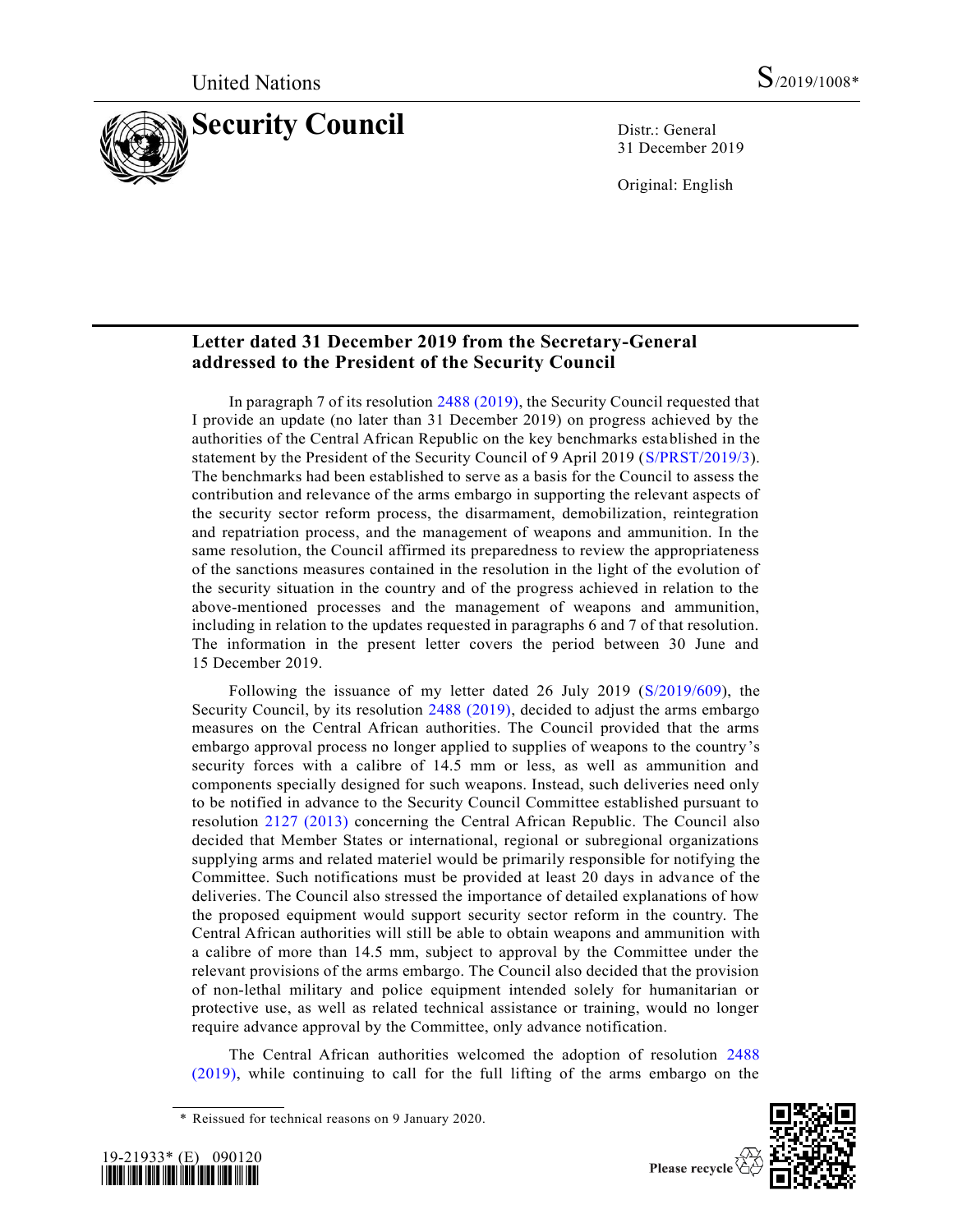Government, including in the context of the seventy-fourth session of the General Assembly.

Since my letter of 26 July, the 2127 Committee has approved three exemption requests. Two requests were submitted by the Government. The first related to the transportation by air of the Armed Forces of the Central African Republic from Am Dafok to Bangui, while the second was on the training of rangers for the Chinko project/African Parks network. The third exemption request was submitted by a Member State to transfer 2,800 AK-47-type magazines to the Central African authorities. The Committee also received six notifications from Member States supplying non-lethal equipment to various entities, including the Government.

From 1 to 4 October 2019, the Chair of the 2127 Committee led a delegation comprising members of the Committee to the country. The visit was another opportunity for the Committee and the Government to continue their ongoing dialogue on the arms embargo and other measures of the sanctions regime.

The following section provides the Security Council with an update to my letter of 26 July on progress made against each of the five key benchmarks.

#### **Update on progress achieved on benchmark A**

The implementation of the national disarmament, demobilization, reintegration and repatriation programme is continuing in the Central African Republic. Between 30 June and 15 December 2019, a further 1,094 combatants, including 76 women, from nine armed groups were disarmed and demobilized in the western part of the country by the mobile teams of the Unité d'exécution du programme national de désarmement, démobilisation et réinégration. These numbers include 250 combatants from the Retour, reclamation et réhabilitation armed group; 161 from the Union des forces républicaines fondamentales; 75 from the Front démocratique du peuple centrafricain; 280 from the anti-Balaka led by Maxime Mokom; 208 from the anti-Balaka led by Patrice-Edouard Ngaissona; 23 from the Mouvement patriotique pour la Centrafrique; 6 from the Front populaire pour la renaissance de la Centrafrique; 69 from Révolution et justice-Belanga Branch and 22 from Révolution et justice-Sayo Branch.

Since the launch of the national disarmament, demobilization, reintegration and repatriation programme on 17 December 2018, 1,321 combatants, including 81 women, have been disarmed and demobilized and 802 weapons of war, 1,239 unexploded ordnances and 67,281 rounds of ammunition collected. This number includes the 633 weapons of war, 1,079 unexploded ordnances and 60,448 rounds of ammunition collected between 30 June and 15 December 2019.

Socioeconomic reinsertion and reintegration activities also continued. In July 2019, the International Organization for Migration (IOM), an implementing partner of the national disarmament, demobilization, reintegration and repatriation programme in the Paoua region, completed social reinsertion training activities (on social cohesion, human rights, civic education and conflict resolution) for 227 ex-combatants, including those waiting to join the Unités spéciales mixtes de sécurité in Bouar. Of that number, 176 ex-combatants who chose socioeconomic reintegration at the time of demobilization are engaged in vocational training, which will be completed by the end of December 2019. Upon completion of this training, they will receive socioeconomic reintegration kits and support for launching incomegenerating activities. The remaining 51 ex-combatants joined the Unités spéciales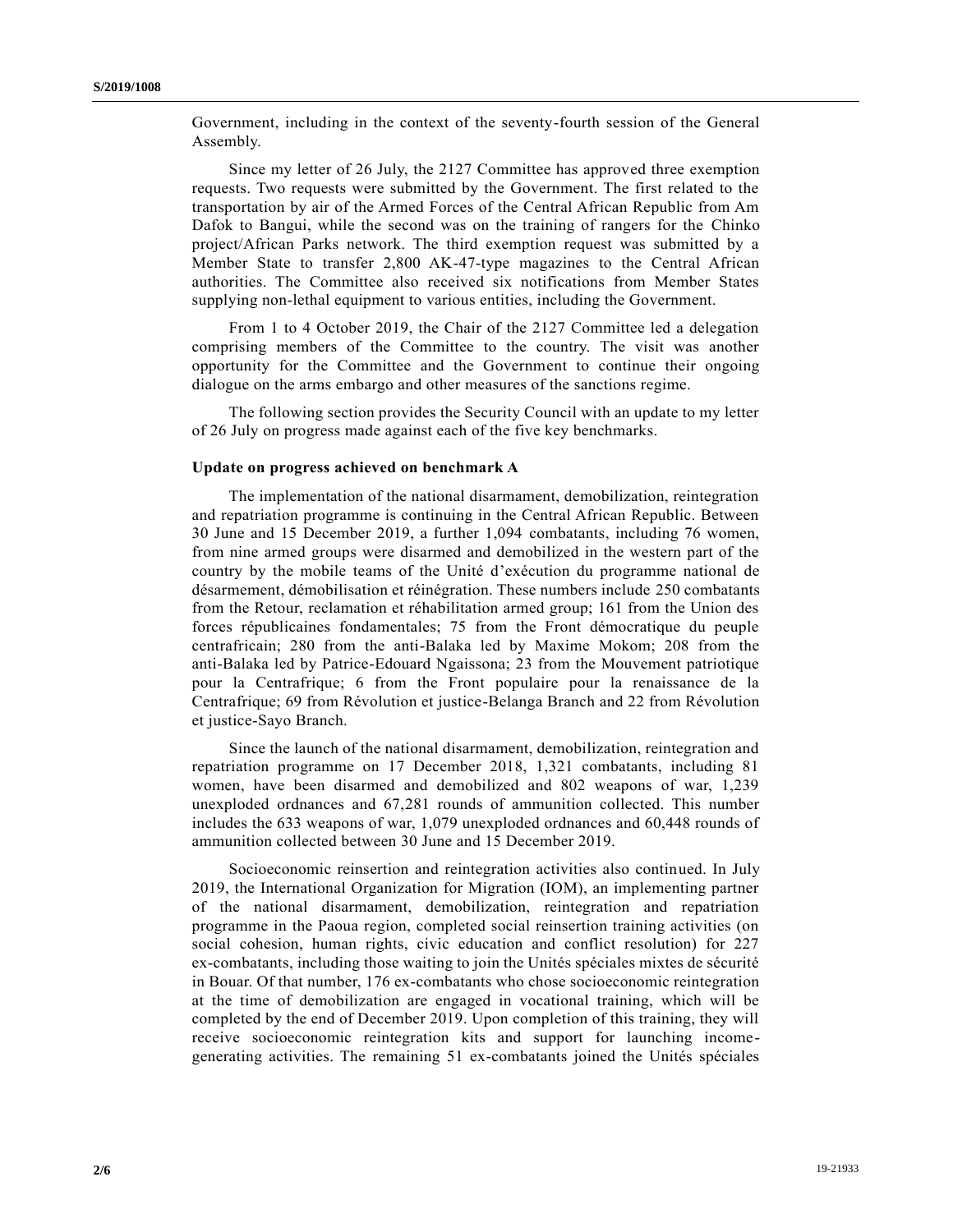mixtes de sécurité training in Bouar in mid-October.<sup>1</sup> In September, 109 of the 133 ex-combatants demobilized in the region of Bouar-Koui participated in reinsertion training courses organized by another implementing partner, ACTED (an international non-governmental organization); the remaining 24 ex-combatants are expected to participate in reinsertion activities soon. In addition, both IOM and ACTED continued to implement community support projects in the above-mentioned areas, where the reintegration of ex-combatants is ongoing, as well as areas where disarmament, demobilization, reintegration and repatriation has yet to commence (in Ndélé by IOM and in Bria and Birao by ACTED).

During the period under review, the guarantors of the Political Agreement for Peace and Reconciliation in the Central African Republic of 6 February 2019 [\(S/2019/145\)](https://undocs.org/en/S/2019/145), the African Union and the Economic Community of Central African States, along with the United Nations Multidimensional Integrated Stabilization Mission in the Central African Republic (MINUSCA) and other international partners, made considerable efforts to maintain the commitment of signatory armed groups to the Political Agreement. These political efforts, reinforced by MINUSCA military and police activities, remain important in order to facilitate the continued implementation of the national disarmament, demobilization, reintegration and repatriation programme in 2020 and the establishment of the Unités spéciales mixtes de sécurité. MINUSCA, the United States of America and the World Bank continued to support the national disarmament, demobilization, reintegration and repatriation programme. The Consultative Follow-up Committee on Disarmament, Demobilization, Reintegration and Repatriation held meetings on 9 August, 13 September and 6 December 2019, during which officials from the national disarmament, demobilization, reintegration and repatriation programme presented a country-wide disarmament and demobilization calendar to representatives of the armed groups, in line with the provisions of the Political Agreement.

Notwithstanding these activities, the disarmament and demobilization timelines are not being met, given that some armed groups have not demonstrated their full commitment and willingness to disarm. In the western Central African Republic, for example, continued resistance by Retour, reclamation and réhabilitation to complete disarmament and demobilization operations for all its fighters has caused delays in the implementation of the national disarmament, demobilization, reintegration and repatriation programme. In addition, delays in disarmament, demobilization, reintegration and repatriation operations in the west have also had an impact on the commencement of operations in the central and eastern parts of the country. Such delays affect the productivity and efficiency of the disarmament and demobilization mobile teams of the national disarmament, demobilization, reintegration and repatriation programme and could have budgetary implications. Furthermore, during the most recent round of disarmament and demobilization operations in the west, combatants entering the programme did not submit the expected number of weapons of war (as required under the eligibility criteria of the programme), which could undermine the credibility of the disarmament process.

Community violence reduction activities continued. In August 2019, MINUSCA, in partnership with United Nations Office for Project Services, launched

**\_\_\_\_\_\_\_\_\_\_\_\_\_\_\_\_\_\_**

 $<sup>1</sup>$  The Unités spéciales mixtes de sécurité training was officially launched by the President of the</sup> Central African Republic, Fuastin Touadera, on 16 October 2019. A total of 241 former combatants, 196 elements of the Armed Forces of the Central African Republic, 29 police officers and 29 gendarmes are participating in training activities in Bouar. Initiatives are under way to identify deployment sites in the northwest and training sites for the two remaining Unités spéciales mixtes de sécurité in the northeast and southeast of the country. Challenges regarding Unités spéciales mixtes de sécurité funding are being addressed by the partners to ensure coverage of the necessary logistics and stipends for the training period and for future deployments.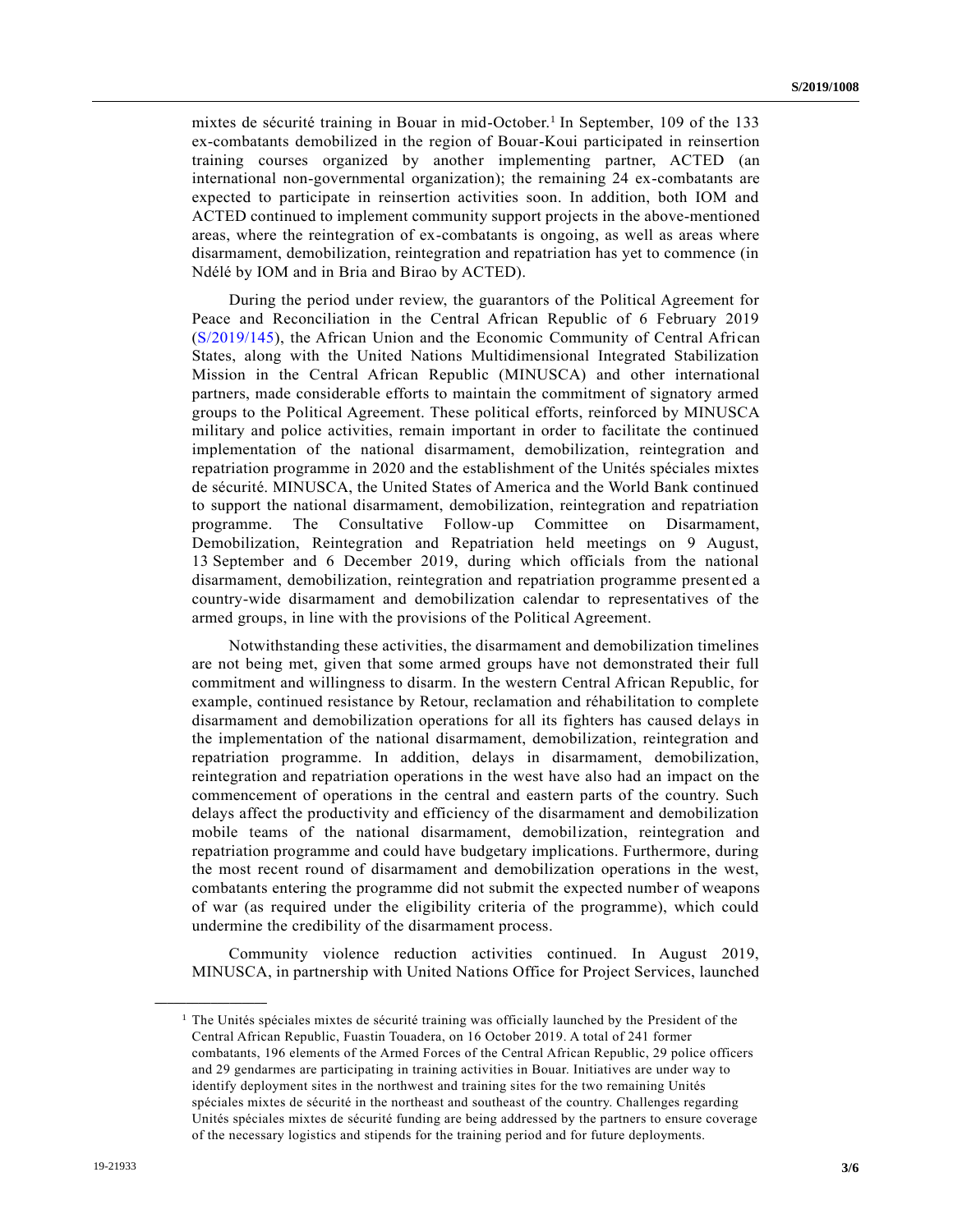community violence reduction projects in the localities of Bangui, Bria, Bangassou, Bossangoa, Kaga Bandoro and Bouar. These projects are being planned for 3,300 beneficiaries. As at 10 December, 1,984 beneficiaries, including 731 women, had been registered in Bria, Bossangoa, Bangassou, Kaga Bandoro and Bangui. In addition, 33 weapons of war, 601 traditional arms, 3 unexploded ordnances and 778 rounds of ammunition had been collected during the registration phase. In Bambari, with the financial support of the Peacebuilding Fund and MINUSCA, 700 beneficiaries are programmed for community violence reduction activities in 2019/20, adding to the 3,300 beneficiaries planned in the other locations, to achieve the total target of 4,000 beneficiaries in 2019/20.

While no major incidents were reported in the integration process of the 232 vetted ex-combatants into the Armed Forces of the Central African Republic in 2018, a deeper evaluation of the integration phase of the pilot project is needed and will take place in 2020. The Government has yet to allocate 10 per cent of positions in the defence and security forces to armed groups in ongoing and future recruitment campaigns, in line with the commitments of the Government in the framework of the peace process. These quotas were not considered in, for example, the recruitment of the 1,000 internal security forces and the 250 correction officers in 2019. It will be critical that the quota be respected in the Armed Forces recruitment campaign. Since October 2019, 95 eligible ex-combatants, considered for integration into the defence and security forces, have been enrolled in the Unités spéciales mixtes de sécurité in Bouar and are awaiting integration through upcoming recruitment campaigns. In line with the Political Agreement, progress is also needed in the establishment of a mixed committee on rank harmonization to facilitate ex-combatant reintegration and the reinsertion of former Armed Forces personnel having joined armed groups.

#### **Update on progress achieved on benchmark B**

Since my letter of 26 July, MINUSCA, through the Mine Action Service, has built 3 additional storage facilities and rehabilitated 8 others in various parts of the country, reaching a total of 20 constructed and 40 rehabilitated storage facilities. In addition, the Mine Action Service completed the deployment of nine storage kits. MINUSCA provided weapons and ammunition management training to 242 members of the defence and security forces.

The progress made by the Government in achieving this benchmark is constrained by financial, technical and management capacity. For example, the national authorities face challenges in mobilizing sufficient funds for weapons and ammunition management. Improvements are possible in the monitoring and management of ammunition utilization. In other cases, available storage spaces are not fully used and national defence and security forces personnel who have received technical training in weapons and ammunition management could be better deployed to take full advantage of their acquired expertise.

#### **Update on progress achieved on benchmark C**

In the continued absence of a national protocol outlining the process for the delivery and verification of weapons and ammunitions shipments in the country, Central African authorities continued to use interim protocols to manage recent deliveries. A specific technical protocol, for example, was developed for the second delivery of Russian weapons and ammunition that arrived in the country between 14 August and 16 September 2019. Similarly, the Government continued to work towards a national weapons registry under the control of the national commission to combat the proliferation of small arms and light weapons to register and trace weapons. In the meantime, the directives, policies and procedures for weapons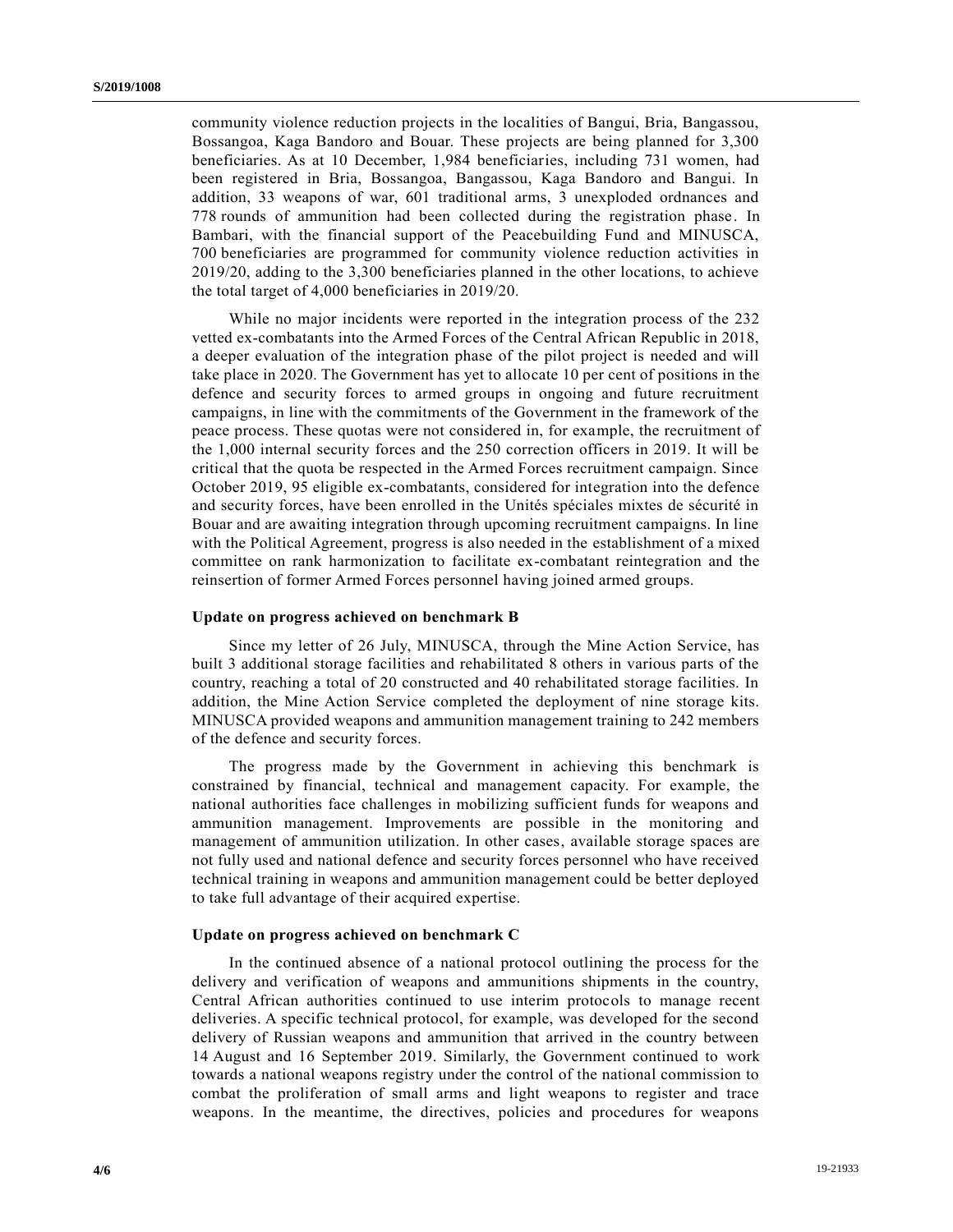management and individual accountability (as described in my letter of 26 July) continued to be used by the Central African authorities.

#### **Update on progress achieved on benchmark D**

Following the establishment of the national commission to combat the proliferation of small arms and light weapons in 2017, the Central African authorities formulated a road map to achieve its operationalization. MINUSCA, through the Mine Action Service and together with other United Nations entities, supported the national authorities in implementing the road map, including a national strategy to combat the proliferation of small arms and light weapons. In July 2019, the implementation of the road map had been completed for the most part when a national action plan to implement that national strategy was adopted at the plenary assembly of the national commission and subsequently endorsed by the President of the Central African Republic, Faustin Touadera. As of September, the national commission had established its headquarters and recruited 20 per cent of its support staff, as foreseen under the national action plan. The Government also disbursed 40 million CFA francs for the implementation of activities in 2019 (approximately \$67,000) to the national commission, which has an annual budget of \$1.7 million to implement the national action plan. The national commission is awaiting finalization of the budget by the Government to confirm its 2020 allocation.

### **Update on progress achieved on benchmark E**

Under the leadership of the national commission to combat the proliferation of small arms and light weapons, standard operating procedures for the collection of weapons and ammunition in the Central African Republic, applicable to national defence and security forces, are being finalized with the support of MINUSCA, through the Mine Action Service, and international partners such as the European Union Training Mission. The standard operating procedures, which apply to all defence and security forces in the country, are expected to be adopted by relevant institutions early in 2020.

The United Nations Office on Drugs and Crime is working closely with the national commission to combat the proliferation of small arms and light weapons to strengthen the legislative framework for efforts to combat the illicit trafficking in weapons in the Central African Republic, including preventive and security measures, criminal justice provisions and mechanisms for international cooperation and information-sharing.

At the regional level, efforts to reactivate the bilateral commissions between the Central African Republic and its immediate neighbours (Cameroon, Chad, the Congo, the Democratic Republic of the Congo, South Sudan and the Sudan) continued. On 5 and 6 August 2019, the joint commission of the Central African Republic and the Congo held its fifth meeting. The fourteenth session of the joint commission of the Central African Republic and Chad was expected to be held from 20 to 22 December in Chad. On 15 October, the President of Rwanda, Paul Kagame, visited the Central African Republic for the first time, in the context of talks on the launch of a joint bilateral commission. A reported number of agreements were signed, including on military cooperation. From 30 November to 1 December, the President of the Democratic Republic of the Congo, Felix Antoine Tshilombo Tshisekedi, visited the Central African Republic and attended the ceremony to mark the country's day of independence.